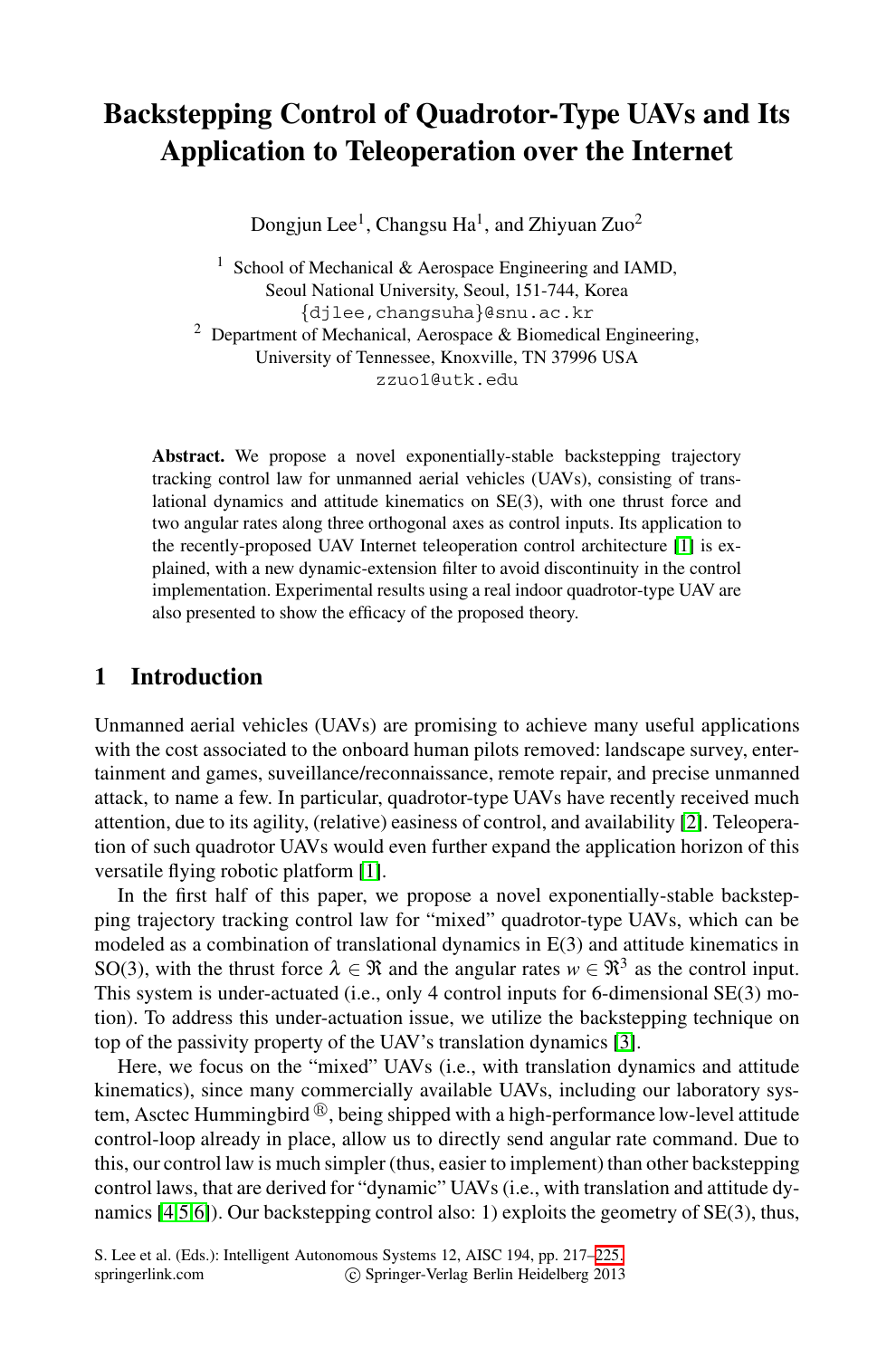is free from the singularity due to the  $SO(3)$  parameterization (e.g., [7,8]); 2) has transparent control parameters (e.g., damping/spring gain[s;](#page-8-0) convergence time constant, etc), thus, can be tuned intuitively (cf. [9,10]); and 3) is flexible in the sense that other kinds of control laws designed for the point mass dynamics would be incorporated into our backstepping framework (e.g. path following, distributed coordination [11]).

<span id="page-1-0"></span>We then apply this backstepping trajectory tracking control to the recently proposed UAV Internet teleoperation control architecture of [1]. In particular, we utilize our backstepping control to drive the real quadrotor UAV to follow the trajectory of the (kinematic) Cartesian virtual point (VP), which is tele[ope](#page-8-3)rated by a remote human user over the Internet. This UAV-VP coordination problem was only alluded in [1] and, in this paper, we fill that gap. More specifically, 1) we propose a dynamic-extension filter to circumvent the problem of using (potentially discontinuous/unbounded) high-order derivatives of the VP's position in our backstepping trajectory tracking control for the UAV-VP coordination; and 2) provide complete stability/collision-avoidance proof of the combination of the dynamic-ext[en](#page-1-0)sion filter and the VP's kinematic evolution, with the (bounded, yet, arbitrary) master set-position command received from the Internet. Similar t[o \[](#page-2-0)1], we also apply passive set-position modulation (PSPM [12]) to passify the master side with unreliable/imp[er](#page-8-4)fect Internet (with the master position then guaranteed to be bounded), and prove the combination of the master-passivity and slave-stability over the Internet. We also present some pilot experimental results, obtained with Asctec Hummingbird $\mathcal{B}$ , VICON Bonita motion capture system $\mathcal{B}$ , and Sensable PHANToM Omni $^{\textcircled{\textcircled{\tiny{R}}}}$ , for the trajectory tracking and the Internet teleoperation.

The rest of this paper is organized as follows. Sec. 2 presents the modeling of the "mixed" quadrotor-type [UAV](#page-8-5). Our backstepping control is derived and detailed, and its robustness analyzed in Sec. 3. We apply it to UAV teleoperation over the Internet in Sec. 4. Some concluding remarks are given in Sec. 5.

# **2 Underactuated Quadrotor-Type UAVs**

We consider the following quadrotor-type UAV, evolving on  $SE(3)$  according to the translation dynamics and attitude kinematics [9]:

<span id="page-1-2"></span><span id="page-1-1"></span>
$$
m\ddot{x} = -\lambda Re_3 + mge_3 + \delta \tag{1}
$$

$$
\dot{R} = RS(w) \tag{2}
$$

[whe](#page-1-1)r[e](#page-1-2)  $m > 0$  $m > 0$  $m > 0$  $m > 0$  is the mass,  $x \in \mathbb{R}^3$  is the Cartesian position w.r.t. the NED (north-eastdown) inertial frame with  $e_3$  representing its down-direction,  $\lambda \in \mathcal{R}$  is the thrust along the body-frame down direction,  $\delta \in \mathbb{R}^3$  is the Cartesian disturbance,  $R \in SO(3)$  is the rotational matrix describing the body NED frame of UAV w.r.t. the inertial NED frame,  $w := [w_1, w_2, w_3] \in \mathbb{R}^3$  is the angular velocities of the body frame relative to the inertial frame expressed in the body frame, *g* is the gravitational constant, and  $S(\star): \mathbb{R}^3 \to so(3)$ is the skew-symmetric operator defined s.t. for  $a, b \in \mathbb{R}^3$ ,  $S(a)b = a \times b$ .

The control inputs for (1)-(2) are the thrust force  $\lambda \in \mathcal{R}$  and the angular rates  $w \in \mathcal{R}^3$ . This "mixed" UAV (1)-(2) can capture many commercially available UAVs shipped with a manufacturer's low-level attitude control servo-loop implemented (e.g. Asctec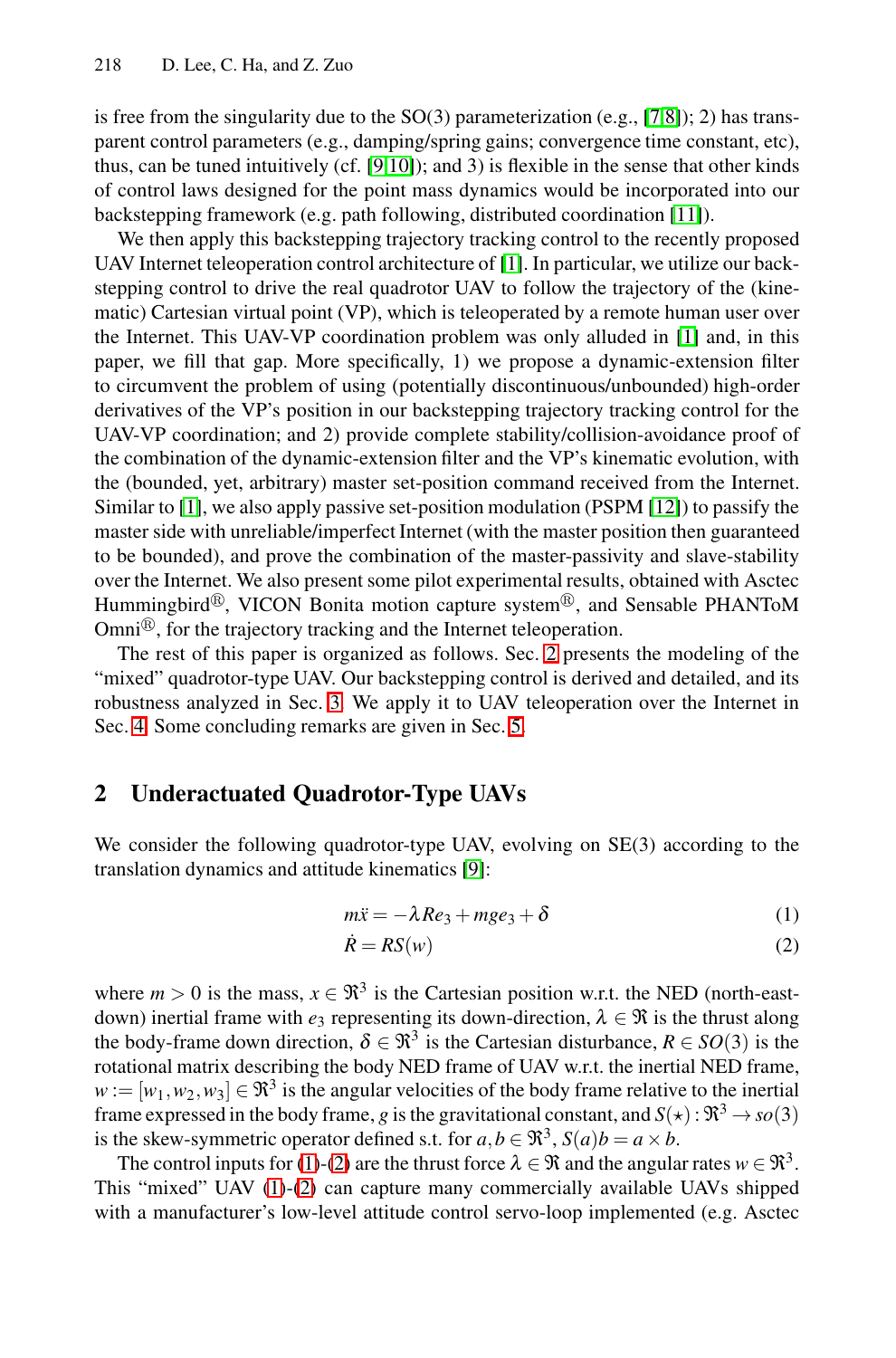<span id="page-2-0"></span>Hummingbird<sup>®</sup>). These control inputs  $(\lambda, w)$  obtained for (1)-(2) can also be often applied to "dynami[c"](#page-8-0) UVAs as well (i.e., with transl[ati](#page-4-0)on and attitude dynamics). This is because, with the UAVs' attitude dynamics typically fully-actuated and passive, it is straightforward to design angular torque control to track this target angular rate *w*. Note also that the UAV (1)-(2) is under-actuated, with only 4-DOF control for 6-DOF SE(3) motion.

In the next Sec. 3, we utilize backstepping technique [3] to overcome this underactuation of (1)-(2) and to drive its Cartesian position  $x(t)$  to track a smooth desired trajectory  $x_d(t)$ . This backstepping trajectory tracking control will then be combined to the teleoperation control framework of [1] and analyzed together in Sec. 4.

# **3 Backstepping Trajectory Tr[ack](#page-1-1)[in](#page-1-2)g Control of UAVs**

Following [11], we first design the desired trajectory tracking control  $v \in \mathfrak{R}^3$  s.t.

<span id="page-2-2"></span><span id="page-2-1"></span>
$$
\lambda Re_3 = \underbrace{-m\ddot{x}_d + mge_3 + b\dot{e} + ke}_{=:v} + v_e \tag{3}
$$

where  $x_d(t) \in \mathbb{R}^3$  is the smooth desired trajectory with all  $\dot{x}_d(t), \ddot{x}_d(t), \ddot{x}_d(t)$  bounded,  $e(t) := x(t) - x_d(t)$  is the tracking error,  $b, k > 0$  are damping/spring gains, and  $v_e \in \mathbb{R}^3$ is the control generation error due to the under-actuation of (1)-(2). In general,  $v_e \neq 0$ , since the last column of *R* (i.e.  $Re_3$ ) is not necessarily aligned with the desired control v. Here, to derive our "nominal" control, let us temporarily assume  $\delta = 0$  in (1). Effect of non-zero disturbance  $\delta$  will be reported in a future p[ub](#page-2-1)lication.

We can then write the closed-loop dynamics

$$
m\ddot{e} + b\dot{e} + ke = -v_e \tag{4}
$$

for which we define

$$
V_1 := \frac{1}{2}m\dot{e}^T\dot{e} + m\epsilon e^T\dot{e} + \frac{1}{2}(k+\epsilon b)e^T e
$$

where  $\varepsilon > 0$  is a constant to be chosen below. Differentiating this  $V_1$  with (4), we then have

$$
\dot{V}_1 = -(b - m\epsilon)\dot{e}^T\dot{e} - \epsilon k e^T e - (\dot{e} + \epsilon e)^T v_e = -\zeta^T Q \zeta - (\dot{e} + \epsilon e)^T v_e \tag{5}
$$

where  $\zeta := [\dot{e}; e]^T \in \mathfrak{R}^6$  and

$$
Q:=\begin{bmatrix}b-\varepsilon m & 0\\0 & \varepsilon k\end{bmatrix}\otimes I_3, P:=\begin{bmatrix}m & \varepsilon m\\ \varepsilon m & k+\varepsilon b\end{bmatrix}\otimes I_3
$$

with  $V_1 = \zeta^T P \zeta / 2$ , where  $\otimes$  is the Kronecker product and  $I_3 \in \Re^{3 \times 3}$  is the identity. Both *P* and *Q* will then be positive-definite (i.e.  $P > 0$  and  $Q > 0$ ), if we choose  $\varepsilon > 0$ s.t.

$$
0 < \varepsilon < b/m \tag{6}
$$

with the condition for  $Q \succ 0$  always implied by that for  $P \succ 0$  with  $k > 0$ .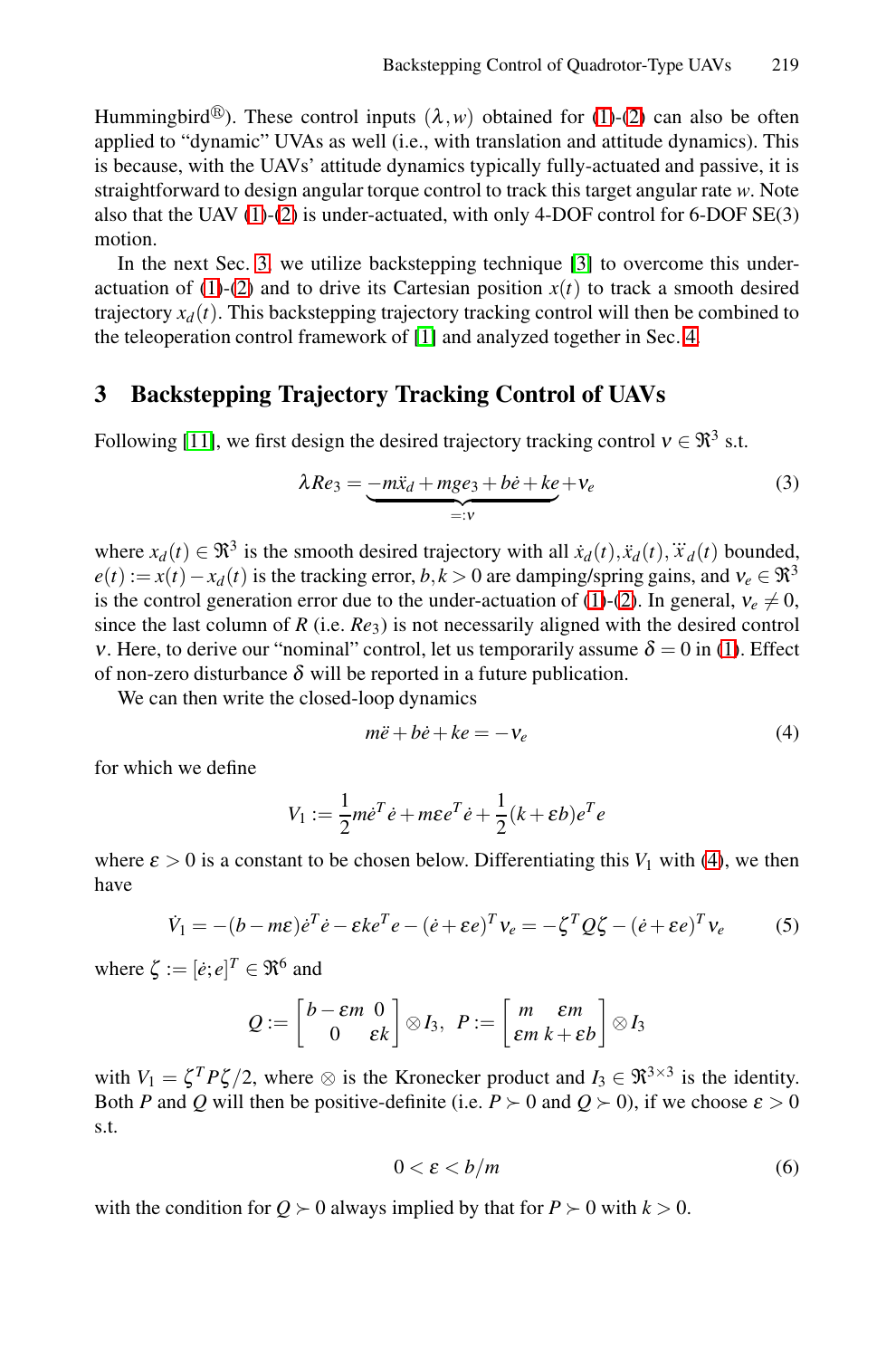If  $v_e = 0$  in (5), we would have  $(\dot{e}, e) \rightarrow 0$  exponentially. To address the term with  $v_e$ in (5), let us augment  $V_1$  s.t.

<span id="page-3-0"></span>
$$
V_2 = V_1 + \frac{1}{2\gamma} v_e^T v_e
$$

where  $\gamma > 0$  is a constant. Differentiating this  $V_2$ , we then have

$$
\dot{V}_2 = -\frac{b}{2}\dot{e}^T\dot{e} - \varepsilon k e^T e + \frac{1}{\gamma}v_e^T(\dot{v}_e - \gamma(\dot{e} + \varepsilon e))
$$

which suggests the backstepping update law for  $\dot{v}_e$  s.t.

<span id="page-3-2"></span><span id="page-3-1"></span>
$$
\dot{v}_e = \gamma(\dot{e} + \varepsilon e) - \alpha v_e \tag{7}
$$

so th[at,](#page-2-2) with  $\alpha > 0$ , [we](#page-3-0) can obtain

$$
\dot{V}_2 = -\frac{b}{2}\dot{e}^T\dot{e} - \varepsilon k e^T e - \frac{\alpha}{\gamma}v_e^T v_e
$$

implying exponential convergence of  $e, \dot{e}$  and  $v_e$ . Here, we assume  $\varepsilon$  is chosen according to (16), therefore, known.

Control design for  $(\lambda, w)$  is in fact embedded in the update law (7) and needs to be decoded. For this, using (3), we rewrite (7) s.t.

$$
[(\dot{\lambda} + \alpha \lambda)R + \lambda RS(w)]e_3 = \dot{v} + \alpha v + \gamma(\dot{e} + \varepsilon e) =: \bar{v}
$$
\n(8)

which can be reorganized as

$$
\begin{pmatrix} \lambda w_2 \\ -\lambda w_1 \\ \dot{\lambda} + \alpha \lambda \end{pmatrix} = R^T \bar{v}
$$
\n(9)

where  $\bar{v}_i \in \Re$  is the *i*-th element of  $\bar{v} \in \Re^3$ , and  $\dot{v}$  for  $\bar{v}$  can be computed by

$$
\dot{v} = -m\ddot{x}_d - b\ddot{x}_d + k\dot{e} + \frac{b}{m}(-\lambda Re_3 + mge_3)
$$
\n(10)

to avoid the usage of  $\ddot{x}$ . We can then compute the control inputs  $(\lambda, w_1, w_2)$  from (9): 1) compute  $w_2, w_1$  from the fir[s](#page-3-1)t and second rows of (9) as long as  $\lambda \neq 0$ ; and 2) update  $\lambda$ by solving the diffe[re](#page-8-7)[nti](#page-8-6)al equation in the last row of (9).

Assuming  $\lambda \neq 0$  (to obtain  $w_1, w_2$ ) is typical for other UAV controls as well (e.g., [4,5,6]), which anyway seems to unlikely happen in pra[cti](#page-3-1)ce (e.g., no free fall). Note from (9) that, for the Cartes[ian](#page-3-2) position control, we only need  $\lambda$ ,  $w_1$  and  $w_2$ , not  $w_3$ . This is again typical for UAVs control [4,5,6], and we may simply set  $w_3 = 0$  or use it for other purpose (e.g., coordinated observation). Since the control parameters  $b, k, \alpha$  have clear physical meanings, their tuning can be done intuitively for our control (unlike, e.g., [9]). Due to considering only attitude kinematics, the control decoding equation (9) is also substantially simpler than that in [5,6], which is based on the attitude dynamics. The relation (9) also shows that any (smooth) desired control  $v$  can be incorporated into our backstepping control design, as long as it produces a relation similar to (9) and its computation is implementable similar to  $\dot{v}$  in (10) here. We now summarize some key properties of our backstepping trajectory tracking control.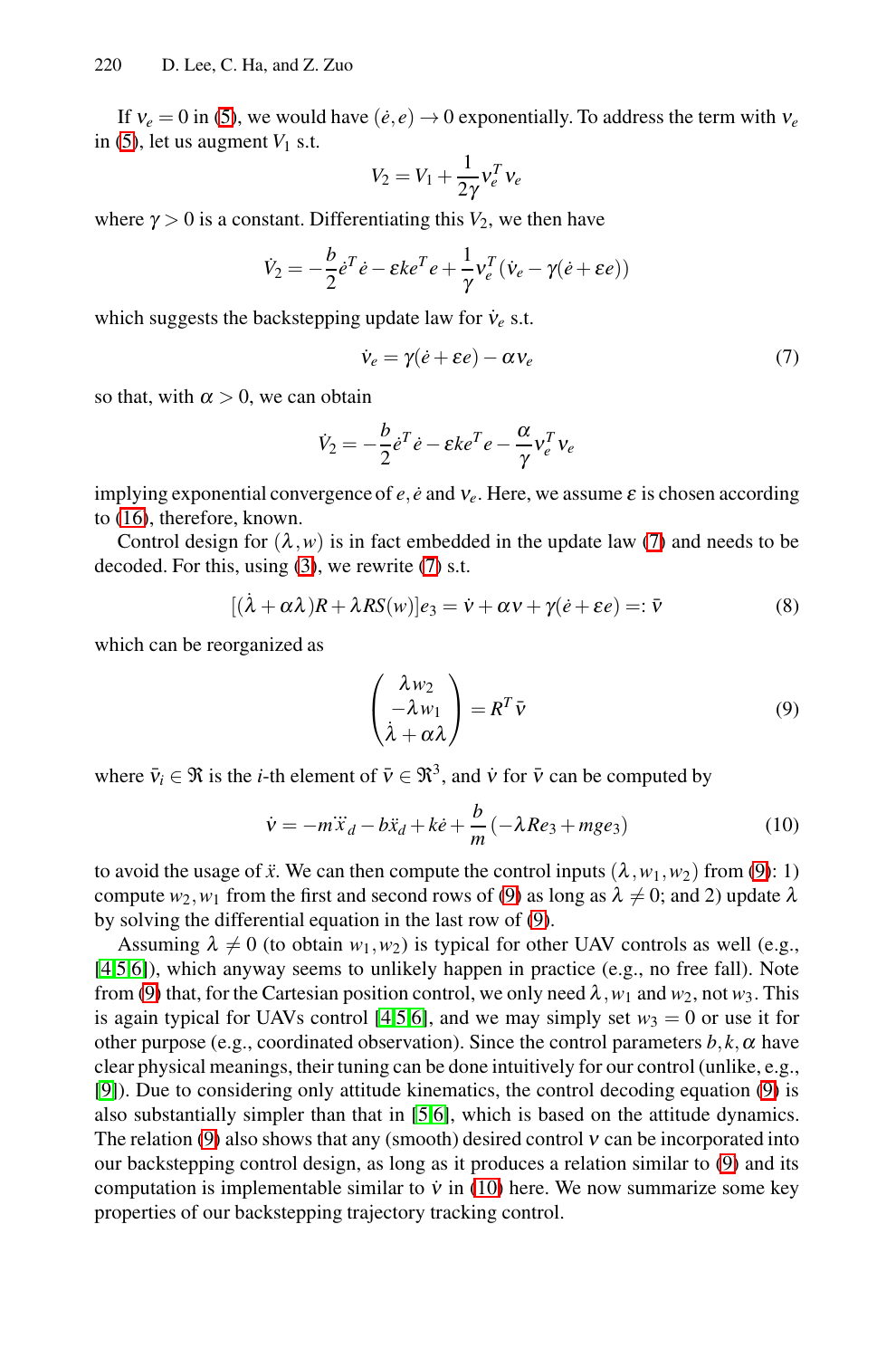<span id="page-4-0"></span>**[T](#page-8-0)heorem 1.** *Consider the UAV* (1)*-*(2) *under the backstepping control* (8)*-*(9) *with w*<sup>3</sup> *and*  $\dot{x}_d$ , $\ddot{x}_d$ ,  $\dddot{x}_d$  *all being bounded. Suppose that*  $\exists \varepsilon_\lambda > 0$  *s.t.*  $\lambda(t) \ge \varepsilon_\lambda \ \forall t \ge 0$ *. Then,*  $(\dot{e}, e, v_e) \rightarrow 0$  *exponentially; and*  $(\ddot{x}, \dot{x}, \lambda, w)$  *are bounded.* 

## **4 Application to UAV Teleoperation over the Internet**

In this section, we show how the backstepping control, designed/analyzed in Sec. 3, can be used for the UAV Internet teleoperation within the recently proposed framework of [1]. Following [1], consider a (first-order kinematic) Cartesian virtual point (VP), evolving according to

$$
\dot{p} = \eta q(k) - \frac{\partial \varphi_o^T}{\partial p}
$$

where  $p \in \mathbb{R}^3$  is the [VP](#page-8-0)'s position,  $q(k) \in \mathbb{R}^3$  is the master device's position  $q(t) \in \mathbb{R}^3$ re[cei](#page-1-1)v[ed](#page-1-2) via the Internet at the (slave) reception time  $t_k^s$ ,  $\eta > 0$  is to match different scales between  $q(t)$  $q(t)$  $q(t)$  and  $\dot{p}$ , and  $\varphi_o(||p - p_o||)$  is the obstacle avoidance potential, which produces a repulsive force when *p* approaches the obstacle at  $p<sub>0</sub>$ . The command  $\eta q(k)$ in (11) enables the user to tele-control the VP's velocity  $\dot{p}$  by the master device's position  $q(t)$ , ad[dre](#page-8-8)[ss](#page-8-7)[in](#page-8-6)[g](#page-8-5) [the](#page-8-9) problem of master-slave kinematic dissimilarity (i.e. stationary master with bounded workspace; mobile VP with unbounded workspace [13,14]). The kinematic VP is also chosen here as in [1], since it greatly simplifies the stability and collision avoidance analysis as shown below.

The UAV position (1)-(2) then needs to track this VP's position with  $(x, \dot{x}) \rightarrow (p, \dot{p})$ . To apply our backstepping control (9) for this trajectory tracking, as can be seen from (10), we need to compute not only  $p, \dot{p}$ , but also  $\ddot{p}$  and  $\dddot{p}$ . This requirement of higher-<br>(10), we need to compute not only  $p, \dot{p}$ , but also  $\ddot{p}$  and  $\dddot{p}$ . This requirement of higherorder derivatives of the desired trajectory is in fact true for most of the UAV trajectory tracking control schemes (e.g., [4,5,6,9,10]). Yet, since  $q(k)$  switches at each data reception time  $t_k^s$  from the (discrete-time) Internet, its time-derivative is not well-defined, and so are  $\ddot{p}, \dddot{p}$ .

To remedy this problem, we adopt a dynamic-extension filter and use its (continuoustime/smooth) output  $\bar{q}(t)$  to control the VP instead of  $q(k)$ . More specifically, we simulate the VP's position s.t.

$$
\dot{p} = \eta \bar{q}(t) - \frac{\partial \varphi_o^T}{\partial p} \tag{11}
$$

where  $\bar{q}(t)$  is defined from

$$
\ddot{\overline{q}}(t) + 2b'\dot{\overline{q}}(t) + k'\overline{q}(t) = k'q(k)
$$
\n(12)

with  $b'$ ,  $k'$  chosen s.t. the second-order filter is critically damped. Here, note that, if  $q(k)$ is bounded,  $\ddot{q}(t), \dot{q}(t), \bar{q}(t)$  are all bounded and well-defined. Then, we can compute  $\ddot{p}$ is bounded,  $q(t)$ ,  $q(t)$ <br>and  $\dddot{p}$  s.t., from (11),

$$
\ddot{p} = \eta \dot{\bar{q}}(t) - H_{\varphi_o}(p)\dot{p}
$$
\n(13)

$$
\dddot{p} = \eta \ddot{\bar{q}}(t) - H_{\varphi_o}(p)\ddot{p} - \frac{dH_{\varphi_o}(p)}{dt}\dot{p}
$$
\n(14)

where  $H_{\varphi_o}(p) :=$  $\overline{a}$ <sup>∂</sup>2ϕ*<sup>o</sup>* <sup>∂</sup> *pi*<sup>∂</sup> *pj*  $\in \mathfrak{R}^{3 \times 3}$  is the Hessian of  $\varphi_o$ .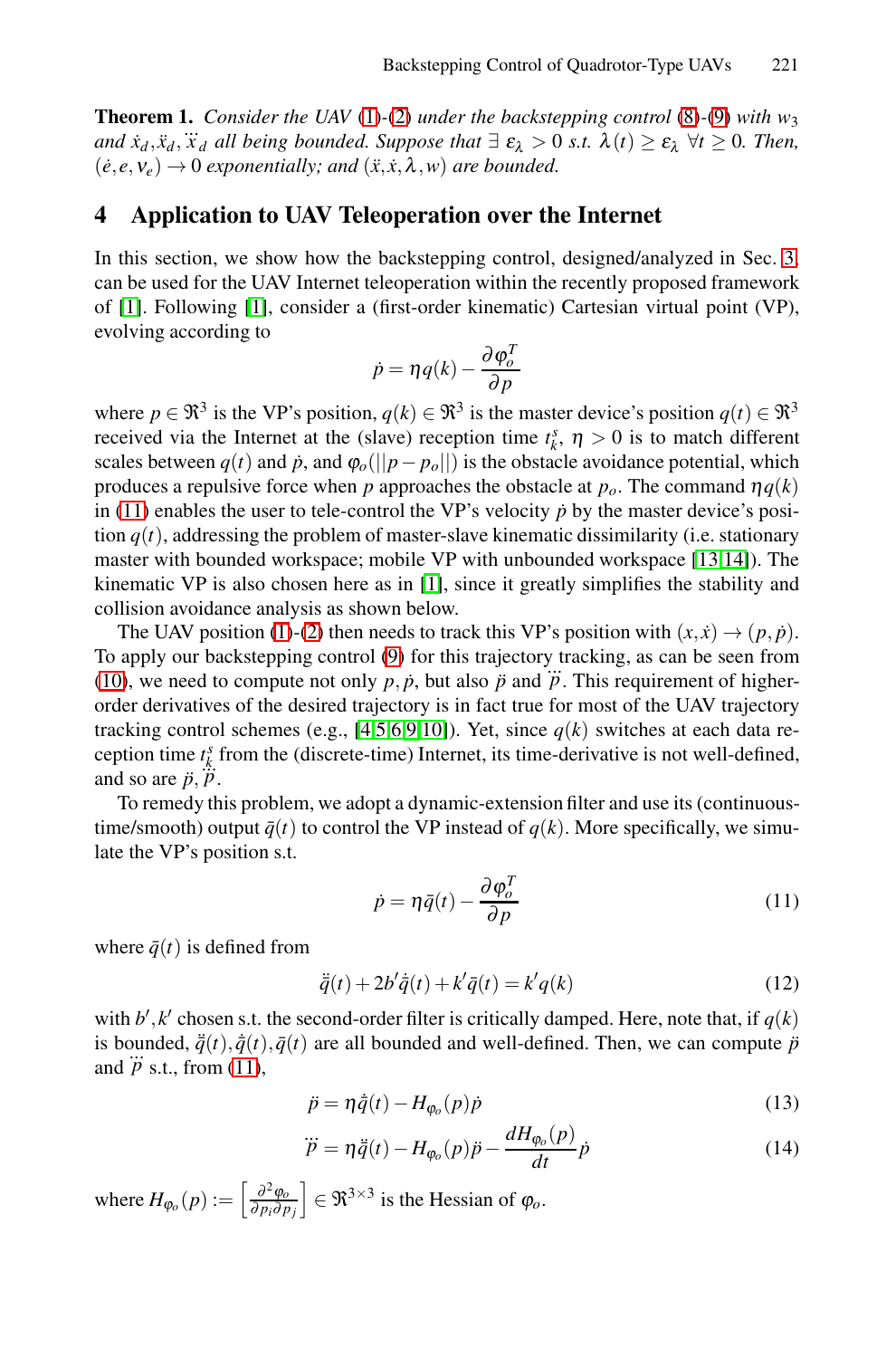Now, to analyze the combined stability and obstacle avoidance of the VP dynamics with the dynamic extension filter (12), define

$$
V_p(p,\bar{q},\dot{\bar{q}}) := \varphi_o(p) + \frac{1}{2} ||\dot{\bar{q}}||^2 + \bar{\varepsilon} \dot{\bar{q}}^T \bar{q} + \frac{1}{2} (k' + \bar{\varepsilon} b') ||\bar{q}||^2
$$

where  $\bar{\varepsilon} > 0$  is small to make the part of  $V_p$  with  $\bar{q}$  and  $\dot{\bar{q}}$  to be positive-definite. Then, we can show that, from (11) (with  $q(k)$  replaced by  $\bar{q}(t)$ ) and (12),

$$
\frac{dV_p}{dt} = -\xi^T \bar{Q}\xi - u^T \xi \le -\underline{\sigma}[\bar{Q}] \cdot ||\xi||^2 + ||u|| \cdot ||\xi|| \tag{15}
$$

where  $\sigma[\bar{Q}]$  is the minimum singular value of  $\bar{Q}$ , and

<span id="page-5-0"></span>
$$
\bar{\mathcal{Q}}:=\left[\begin{array}{ccc}1&-\frac{\eta}{2}&0\\-\frac{\eta}{2}&\bar{\varepsilon}k'&0\\0&0&b'-\bar{\varepsilon}\end{array}\right]\otimes I_3
$$

with  $\xi := \left[\frac{\partial \boldsymbol{\phi}_o^T}{\partial p; \bar{q}; \bar{q}}\right]$  $\overline{a}$ , and  $u := k'q(k)$ .  $[0;\bar{\varepsilon};1]\otimes I_3.$ 

<span id="page-5-1"></span>Thus, if we choose  $\bar{\varepsilon} > 0$  to satisfy the following co[nditi](#page-5-0)ons,  $V_p$  will be positivedefinite w.r.t.  $\dot{\bar{q}}$ ,  $\bar{q}$  and also  $Q \succ 0$ :

$$
\bar{\varepsilon}^2 - b'\bar{\varepsilon} - k' < 0, \ \bar{\varepsilon} < b', \ \bar{\varepsilon} k' > \eta^2/2
$$

which can be further simplified as

$$
\eta^2/(2k') < \bar{\varepsilon} < b' \tag{16}
$$

since the second condition in the first set of the conditions is implied by (16). The inequality (15) then implies that, similar to the case of ultimate boundedness, if  $\|\xi\|$   $\geq$  $\frac{||u||}{\sigma[\hat{\varrho}]}$ , we will have  $\dot{V}_p \leq 0$ . Based on this observation, we have the following Prop. 1. For that, we assume that  $\varphi_o$  is constructed s.t. 1) there exists a large enough  $\bar{M} > 0$  s.t. *V*(*t*) ≤  $\overline{M}$  implies no collision with obstacle  $p_o$ ; and 2) if  $\varphi_o(||p - p_o||)$  gets very large, so does ||∂ϕ*o*/<sup>∂</sup> *p*||.

**Proposition 1.** *Suppose q*(*k*) *is bounded, i.e.,*  $\exists q_{\text{max}} \geq 0$  *s.t.*  $q_{\text{max}} \geq ||q(k)||$ ,  $\forall k \geq 0$ . *Suppose further that, if*  $\varphi_o(||p - p_o||) \ge \overline{M}$ ,

$$
||\frac{\partial \varphi_o}{\partial p}|| \ge \frac{k' q_{\text{max}} \sqrt{1 + \bar{\varepsilon}^2}}{\underline{\sigma}[\bar{Q}]}.
$$
 (17)

 $\overline{I}$ *Phen,*  $\varphi_o \leq \overline{M}$   $\forall t \geq 0$  *and*  $\overline{q}, \overline{q}, \overline{q}$  *are bounded. Suppose further that*  $\partial \varphi_o^2 / \partial p_i \partial p_i$  *and*  $\partial \varphi_o^3 / \partial p_i \partial p_i \partial p_k$  are bounded if  $\varphi_o \leq \bar{M}$ . Then,  $\dot{p}, \ddot{p}, \dddot{p}$  are all bounded.

With  $\dot{p}, \ddot{p}, \dddot{p}$  all well-defined, the backstepping control of Sec. 3 can then robustly enable the UAV to track the trajectory of the VP. Here, we assume the obstacle perception potential  $\varphi$ <sub>o</sub> is designed s.t. it rapidly increases when the VP *p* approaches very close to the obstacle  $p<sub>o</sub>$  to produce high repulsive force to prevent collision; while gradually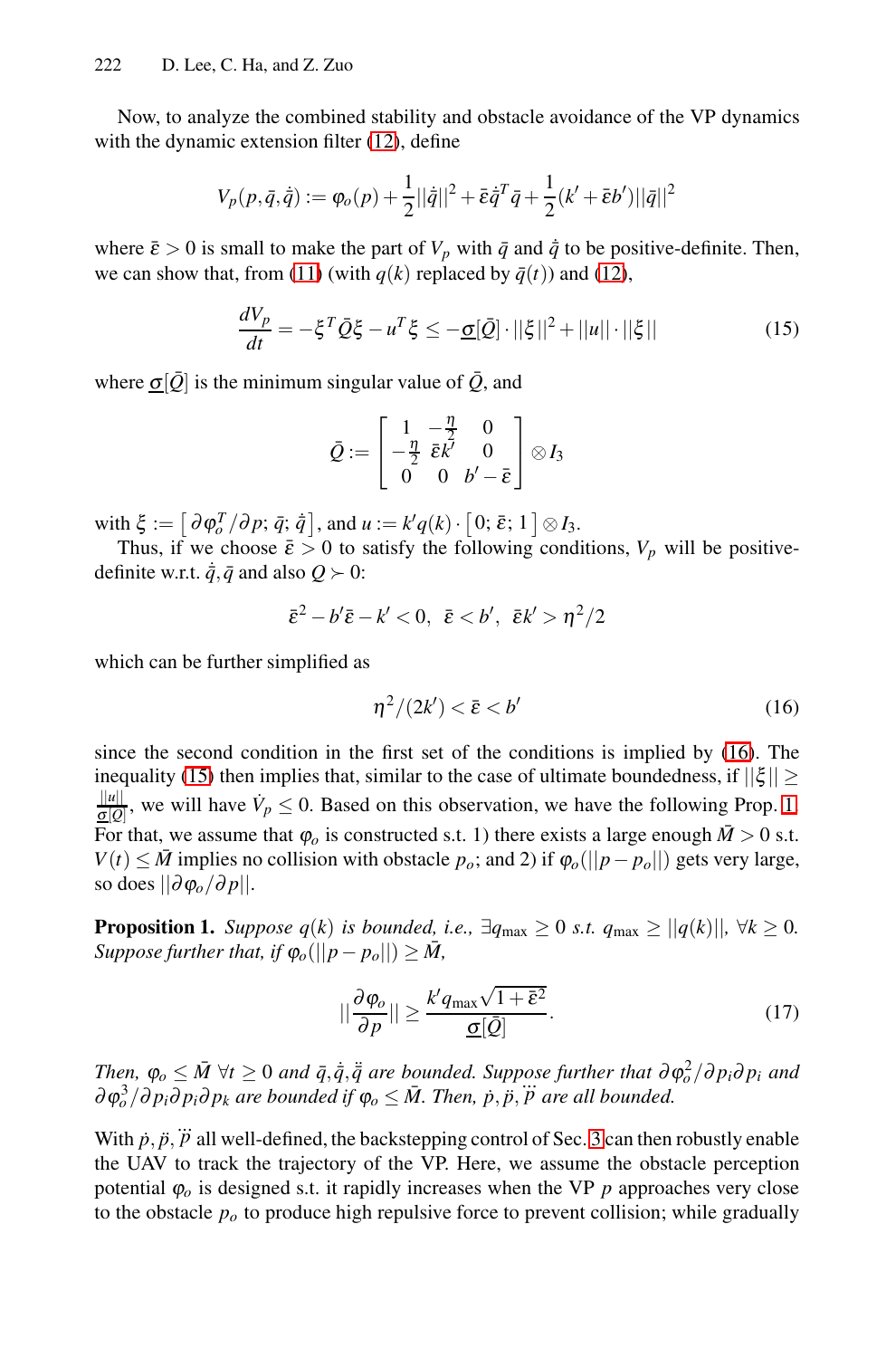converge to zero as  $||p - p<sub>o</sub>|| \rightarrow 0$  so that the effect of obstacles can smoothly emerge when they gets close to the VP. An example of such  $\varphi$  is

We feedback this obstacle avoidance force along with the UAV's velocity to the human users so that they can perceive the presence of the obstacle over the Internet and/or the state of the UAV. For this, we design the haptic feedback signal  $y(t) \in \mathbb{R}^3$  to be sent to the master, s.t.

<span id="page-6-1"></span><span id="page-6-0"></span>
$$
y(t) := \frac{1}{\eta} \left( \dot{x} + \frac{\partial \varphi_o^T}{\partial p} \right) \tag{18}
$$

where the two terms,  $\dot{x}/\eta$  and  $(1/\eta)\partial \varphi_o^T/\partial p$ , are typically complementary, i.e., during the free cruise flying,  $\frac{\partial \varphi_i^T}{\partial p} \approx 0$ , whereas for the contact with the obstacle,  $\dot{x} \approx 0$ .

This  $y(t)$  is then sent to the master over the Internet. Let us denote by  $y(k)$  its reception by the master side over the Internet at the (master) reception time  $t_k$ . We incorporate this  $y(k)$  into the PD-type teleoperation control  $\tau$  [fo](#page-6-0)r the master device s.t.

$$
\tau(t) := -B\dot{q} - K_1 q - K(q - \bar{y}(k))
$$
\n(19)

for  $t \in [t_k, t_{k+1})$ , where  $B, K_1, K \succ 0$  are diagonal gain matrices, and  $\bar{y}(k)$  is the PSPM-modulation of  $y(k)$  (to be defined below). Here,  $K_1$  is included to provide haptic feedback of  $y(t)$  (i.e. perception of UAVs velocities or presence of obstacles) while K attempts  $||q(t) - \bar{y}(k)||$  → 0. *B* is used to avoid oscillatory behavior.

If we use *y*(*k*) directly received from the unreliable Internet for (19) instead of  $\bar{y}(k)$ , the PD-coupling (19) can become unstable. To address this problem, as proposed in [1], we also adopt here passive set-position modulation (PSPM) [12], which is more flexible (e.g., passive feedback of  $y(k)$ ) and less conservative (i.e., selective activation of passifying action only necessary) than conventional time-invariant passivity-enforcing frameworks (e.g.[, PD](#page-6-0)-based or wave-based techniques). More precisely, at each  $t_k$ ,  $\bar{y}(k)$ in (19) is computed s.t.

$$
\min_{\bar{y}(k)} \quad ||y(k) - \bar{y}(k)||
$$
\n
$$
\text{subj. } E(k) = E(k-1) + D_{\min}(k-1) - \Delta \bar{P}(k) \ge 0
$$

where the second line is to enforce passivity, which would likely be violated if we directly utilize (switching)  $y(k)$  in (19) with[out](#page-8-3) any remedy. Here,  $E(k) \ge 0$  is the virtual energy reservoir;  $\Delta \bar{P}(k) := ||q(t_k) - \bar{y}(k)||_K^2/2 - ||q(t_k) - \bar{y}(k-1)||_K^2/2$  with  $||x||_A^2 := x^T A x$ ; and  $D_{\min}(k) := \frac{1}{t_{k+1}-t_k} \sum_{i=1}^3 b_i (\bar{q}_i(k) - \underline{q}_i(k))^2$ , with  $b_i > 0$  being the *i*<sup>th</sup> diagonal element of *B*,  $q_i$  the *i*<sup>th</sup> element of  $q$ , and  $\bar{q}_i(k)/\underline{q}_i(k)$  the max/min of  $q_i(t)$  during  $[t_k, t_{k+1}), i = 1, 2, 3$ . Note that this PSPM is implemented only for the master side. Also, since the human operator usually keeps injecting energy into the master,  $E(k)$ may keep increasing as well. To avoid excessive energy accumulation in  $E(k)$ , we ceil off  $E(k)$ , by discarding any energy over a certain threshold  $\bar{E}$ . See [12] for more details on PSPM.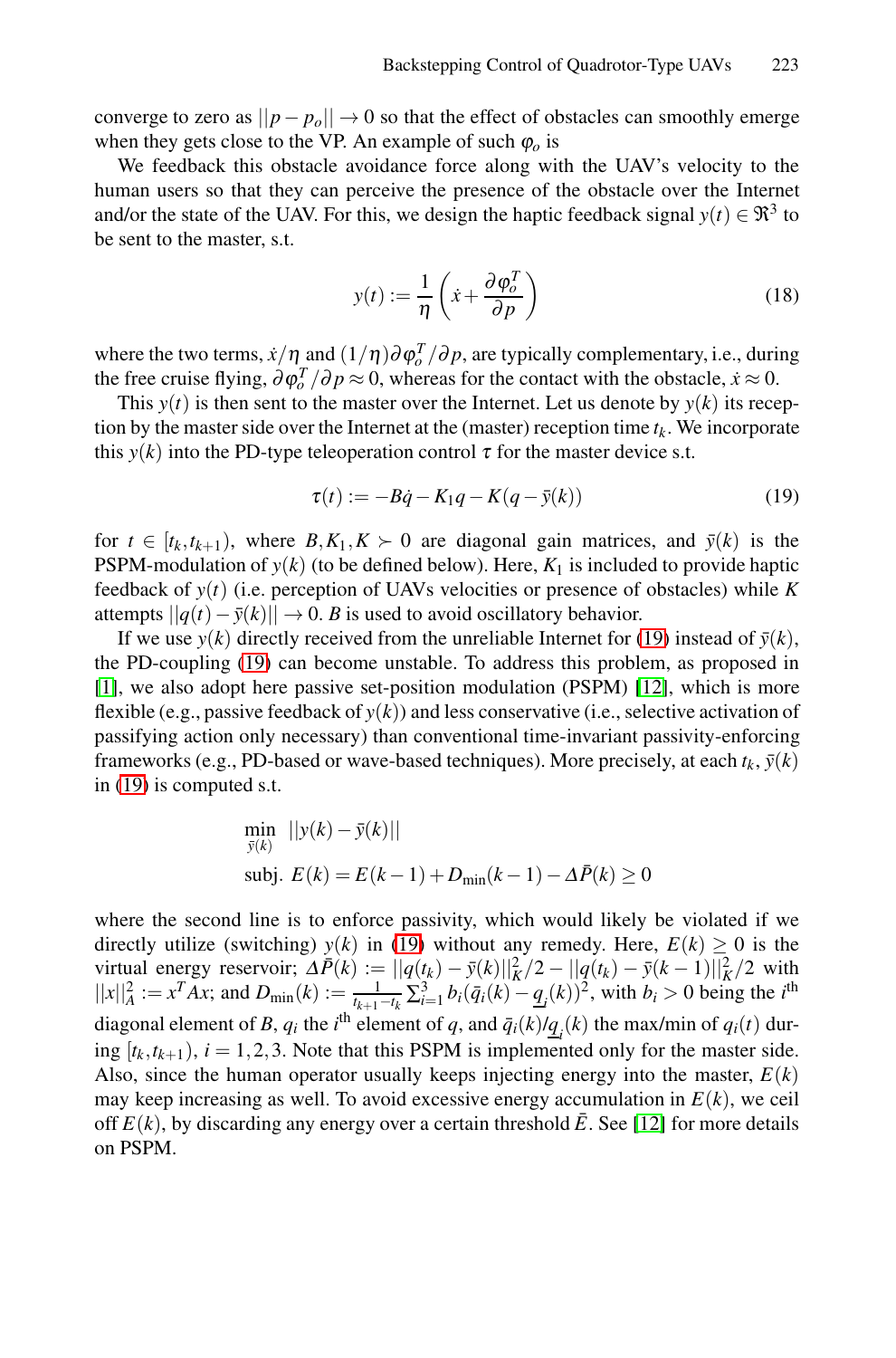<span id="page-7-0"></span>**Theorem 2.** *1) The master device with PSPM-modulated control* (19) *is closed-loop* **Theorem 2.** 1) The master device with PSPM-modulated control (19) is closed-loop<br>passi[ve](#page-6-1):  $\exists c_1 \in \Re$  s.t.,  $\int_0^T f^T \dot{q} dt \ge -c_1^2$ ,  $\forall T \ge 0$ , where  $f, \dot{q} \in \Re^3$  are the human force<br>and velocity. Moreover, if the h *∀T* ≥ 0), the closed-loop VPs teleoperation system is stable, with  $\dot{q}$ ,  $q$ ,  $q$  −  $\bar{y}(k)$ , and  $\dot{p}_i$ *all bounded.*

*[2](#page-7-0))* Suppose [fu](#page-5-1)rther that  $\ddot{q}, \dot{q} \to 0$ ,  $E(k) > 0 \ \forall k \ge 0$ , and  $(x, \dot{x}) = (p, \dot{p})$ . Then, (a) if  $\partial \varphi_o/\overline{\partial p} = 0$  (e.g. no obstacles),  $f(t) \rightarrow \frac{K_1}{\eta} \dot{x}_i$  (i.e. UAV velocity perception); or (b) if  $\dot{x} =$ 0 (e.g. stopped by obstacles),  $f(t) \to \frac{K_1}{\eta} \partial \varphi_o/\partial p$  (i.e. collective obstacle perception).

[Not](#page-8-10)ice the flexibility in designing/using the [ha](#page-7-1)ptic feedback  $y(t)$  (18) provided by PSPM (e.g. other forms of  $y(t)$  can be used without jeopardizing passivity). Such a flexibility is usually not achievable by other pa[ssiv](#page-6-1)ity-based schemes (e.g. wave/PD). The item 1) of Th. 2 and Prop. 1 essentially establishes master-passivity/slave-stability of our closed-loop teleoperation system, which, we believe, is less conservative and more suitable for UAV teleoperation than conventional master-slave (energetic) passivity (e.g., humans need to continuously overcome wind drag or other physical dissipations of UAV - see [15]). Experimental results are shown in Fig. 1, where we can see that: 1) obstacle avoidance is activated and prevents the VP and UAV to collide with the obstacle (4-8 sec.); and 2) the human can haptically perceived the velocity of the UAV (2-4, 8-15 sec.) or the presence of the obstacle (4-8 sec.), with  $y(k)$  (18) complementarily switching between these two modes on its own.

<span id="page-7-1"></span>

**Fig. 1.** Teleoperation with haptic perception of obstacle avoidance and flying velocity